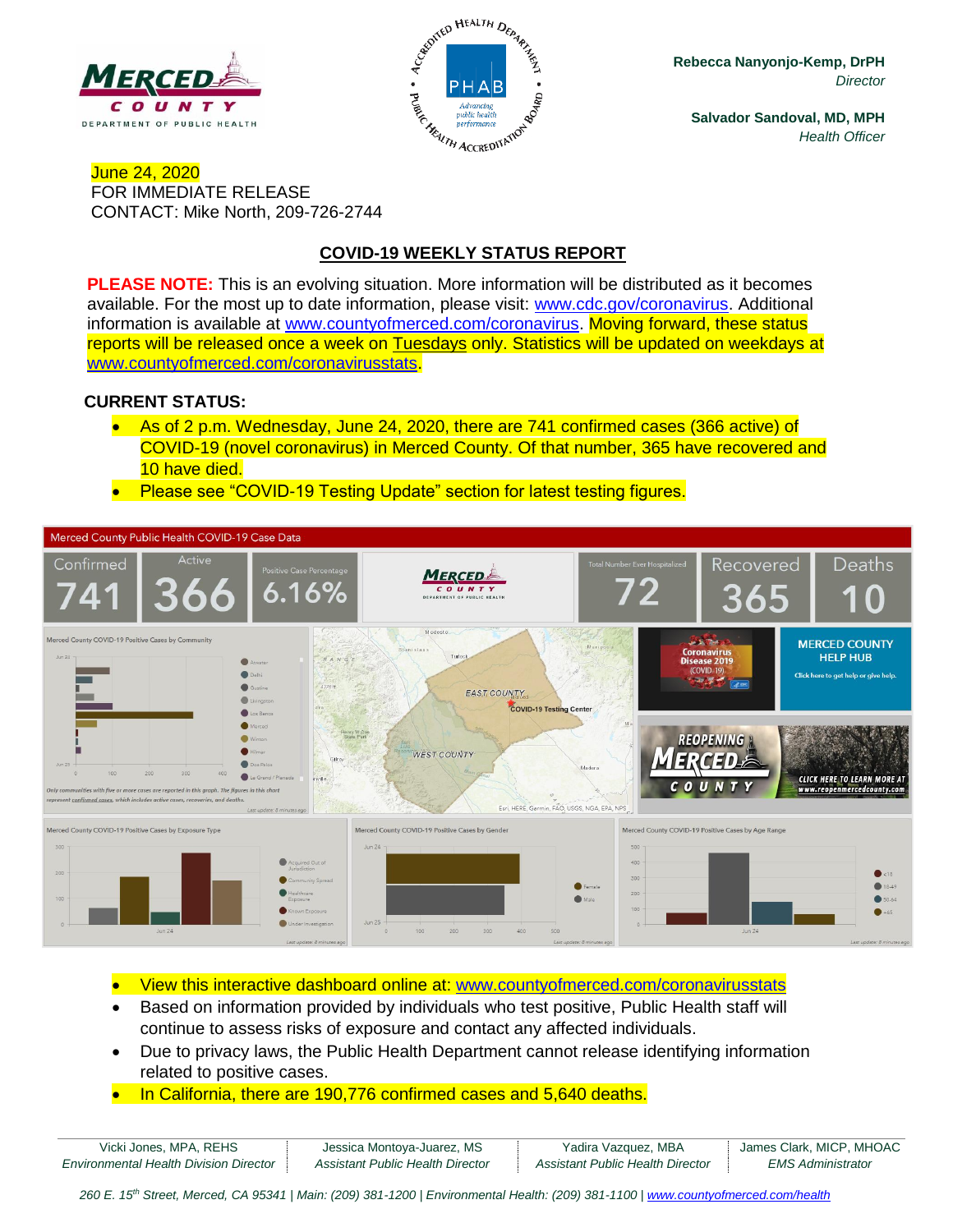### **RECENT ACTIVITIES & UPDATES:**

- Merced County Public Health continues to coordinate with federal, state and local partners to further prepare us for future impacts. This includes working with the California Department of Public Health and the Centers for Disease Control and Prevention to monitor COVID-19.
- Over the weekend, the Merced County Department of Public Health confirmed the 9th and 10th deaths related to COVID-19. One was a male Merced County resident over the age of 65 and did not have underlying health conditions. The other was a female Merced County resident over the age of 65 with underlying health conditions
- Recently, California mandated the use of face coverings in order to slow the spread of COVID-19. Face coverings are now be required to be worn:
	- o Inside of, or in line to enter, any indoor public space;
	- o When obtaining healthcare services;
	- o Waiting for or riding on public transportation or while in any private or ride-sharing vehicle including operators of the transportation;
	- o When at the workplace or performing work off-site;
	- $\circ$  While outdoors in public spaces when physical distancing is not feasible.
- The Merced County Office of Emergency Services and Merced County Department of Public Health proclaimed a local and public health emergency March 13 in order to help address the outbreak. The Board of Supervisors ratified those actions during a March 16 special meeting.
- On March 19, Governor Gavin Newsom announced Executive Order N-33-20, asking California residents to stay at home. On March 20, Merced County's Health Officer also issued an Order directing County residents to remain in their places of residence except to perform or receive essential services.
- The Merced County Public Health Department Operations Center was activated Jan. 27, 2020 (150 days) in order to prepare for COVID-19 in and around our community. The Merced County Emergency Operations Center and Human Services Agency Department Operations Center are also currently active.

## **COVID-19 TESTING UPDATE:**

• A total of 12,025 tests have been performed in Merced County: 11,122 negatives, 710 positives, and 193 still pending. These figures include testing through both the commercial and public health lab systems.

| <b>Testing Site</b>                                                  | Location                                 | <b>Registration</b>                                                                                                               |
|----------------------------------------------------------------------|------------------------------------------|-----------------------------------------------------------------------------------------------------------------------------------|
| Golden Valley<br><b>Health Centers</b>                               | 645 Seventh St, Los Banos                | 1-866-682-4842<br>www.gyhc.org                                                                                                    |
| Golden Valley<br>857 W. Childs Ave., Merced<br><b>Health Centers</b> |                                          | 1-866-682-4842<br>www.gyhc.org                                                                                                    |
| <b>State Site</b>                                                    | 900 Martin Luther King Jr. Dr.<br>Merced | 1-888-634-1123 or online at<br>www.lhi.care/covidtesting.                                                                         |
| $CVS - Merced$                                                       | 1970 Yosemite Pkwy, Merced               | https://www.cvs.com/minuteclinic/covid-19-<br>testing?WT.ac=cvs-storelocator-searchpilot-header-<br>$covid-7206$                  |
| $CVS - Atwater$                                                      | 1651 Bellevue Rd, Atwater                | https://www.cvs.com/minuteclinic/covid-19-<br>testing?WT.ac=cvs-storelocator-searchpilot-header-<br>$\frac{\text{covid-7206}}{2}$ |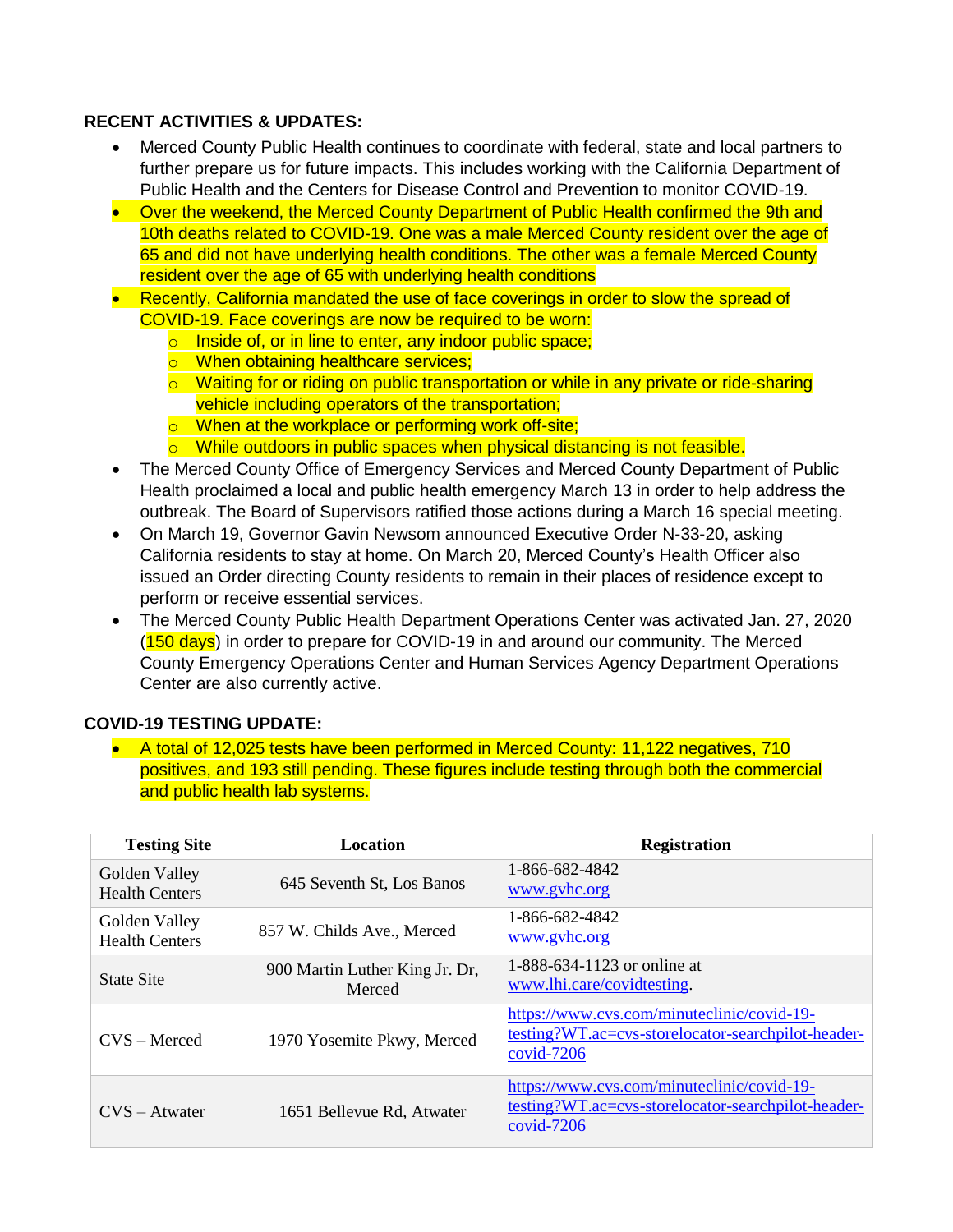- Within the public health system, every person who has met CDC criteria for severe disease within Merced County has been tested.
- Public Health is actively identifying other methods to enhance testing capability for providers throughout the community and increase testing county-wide. We will continue to be notified should positive tests come through either system (public health or commercial).

## **COVID-19 SYMPTOMS AND PRECAUTIONS:**

- Coronavirus symptoms include: mild to severe respiratory illness, fever, cough, difficulty breathing, chills, repeated shaking with chills, muscle pain, headache, sore throat, and loss of taste or smell. If symptoms develop, individuals should stay at home to limit exposure to others.
- Anyone who has had contact with a person with possible COVID-19 infection and has the above symptoms should call his/her local health department/health care provider immediately.
- Do not go to your provider's office without calling ahead. Do not call 911 for suspected COVID-19 unless you are having a medical emergency.
- During the flu season, there are steps you can take to protect your health and the health of those around you:
	- o Wash your hands regularly with soap and water for 20 seconds.
	- o Avoid touching your eyes, nose, or mouth with unwashed hands.
	- o Avoid close contact with people who are sick.
	- $\circ$  Stay away from work, school or other people if you become sick with respiratory symptoms such as fever and cough.
	- $\circ$  Cover sneezes or coughs with a tissue, then throw the tissue in the trash.

## **ADDITIONAL RESOURCES:**

- **Sign up for COVID-19 alerts: [www.countyofmerced.com/coronavirus](http://www.countyofmerced.com/coronavirus)**
- Merced County Public Health COVID-19 **Information Webpage**:
	- o [www.countyofmerced.com/coronavirus](http://www.countyofmerced.com/coronavirus)
- Merced County Public Health **Information Line**:
	- o 209-381-1180 (English, Spanish, and Hmong. Live reps. available 8 a.m. to 5 p.m.)
- **Email COVID-19-specific questions to Merced County Public Health:** 
	- o COVID19@countyofmerced.com.
- Updated **CDC Information**:
	- o <https://www.cdc.gov/coronavirus/2019-ncov/whats-new-all.html>
- CDC **Resources for Households**:
	- o <https://www.cdc.gov/coronavirus/2019-ncov/community/home/index.html>
- How to **talk to your kids** about the coronavirus:
	- o <https://www.pbs.org/parents/thrive/how-to-talk-to-your-kids-about-coronavirus>
- Guidance for **Businesses and Employers**:
	- o <https://bit.ly/2IH2G2u>
	- o [www.covid19.ca.gov](http://www.covid19.ca.gov/)
- Report **Price Gouging**:
	- o <http://www.countyofmerced.com/3381/Price-Gouging>
- Report **Consumer Fraud**:
	- o [www.countyofmerced.com/2322/Consumer-Fraud](http://www.countyofmerced.com/2322/Consumer-Fraud)
- Report **non-essential business activity** and large group gatherings that violate the Stay-at-Home Order:
	- $\circ$  Hotline: 209-381-1100 (8 a.m. to 5 p.m. Monday-Friday)